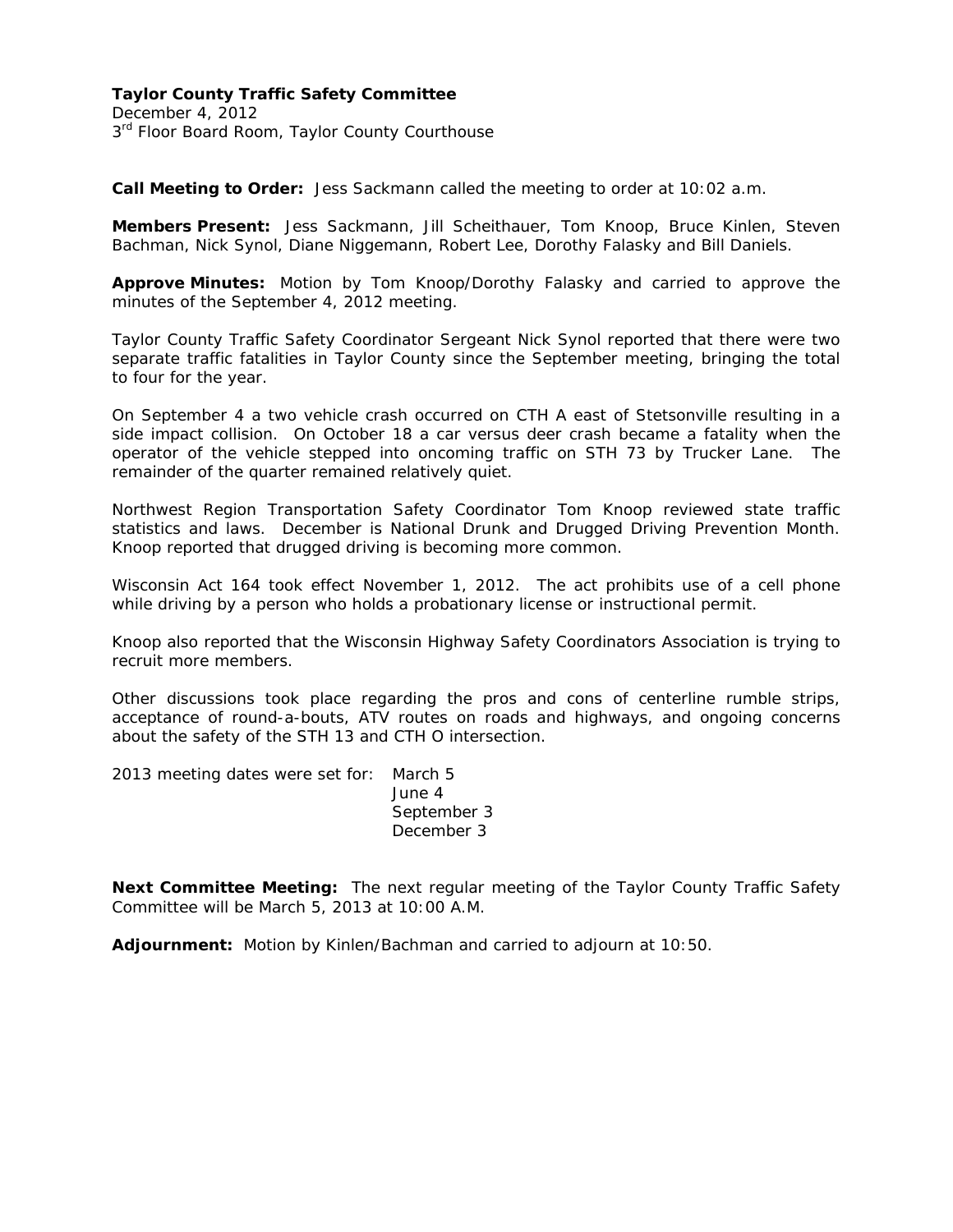September 4, 2012 3<sup>rd</sup> Floor Board Room, Taylor County Courthouse

**Call Meeting to Order:** Jess Sackmann called the meeting to order at 10:04 a.m.

**Members Present:** Jess Sackmann, Jill Scheithauer, Tom Knoop, Bruce Kinlen, Steven Bachman, Nick Synol, Diane Niggemann and Bill Daniels.

**Approve Minutes:** Motion by Tom Knoop/Jill Scheithauer and carried to approve the minutes of the June 5 meeting.

Taylor County Traffic Safety Coordinator Sergeant Nick Synol reported that there were no traffic fatalities in Taylor County since the June 5 meeting. Sergeant Synol reported on an accident near Rib Lake involving four teenagers. Speed was a factor in the accident. Synol also reported there were two accidents on County Road G at the same location about one week apart. Speed and alcohol were factors in the accidents.

Northwest Region Transportation Safety Coordinator Tom Knoop reviewed state traffic statistics and laws addressing cell phone usage while driving.

Knoop reported that attendance was good at the Governor's Conference on Safety which was held August 28 and 29.

Knoop reported on the September Law of the Month which state drivers must be even more vigilant when school starts.

Northwest Region Traffic Engineer Steve Bachmann reported that signs have been installed to address the sight distance issue on the State Highway 102 and County Road C intersection.

Mr. Bachmann also reported that the problems at the Highways 13 and 64 intersection were investigated. The turn lane issues may be addressed the next time the intersection is rebuilt.

A discussion was held on centerline rumble strips that will be installed on Highway 13 in Taylor County and other highways in the state.

Highway Commissioner Sackmann reported on the State Highway 102 construction project and projects on County Highway O.

**Next Committee Meeting:** The next regular meeting of the Taylor County Traffic Safety Committee will be December 4, 2012

**Adjournment:** Motion by Kinlen/Niggemann and carried to adjourn at 10:45.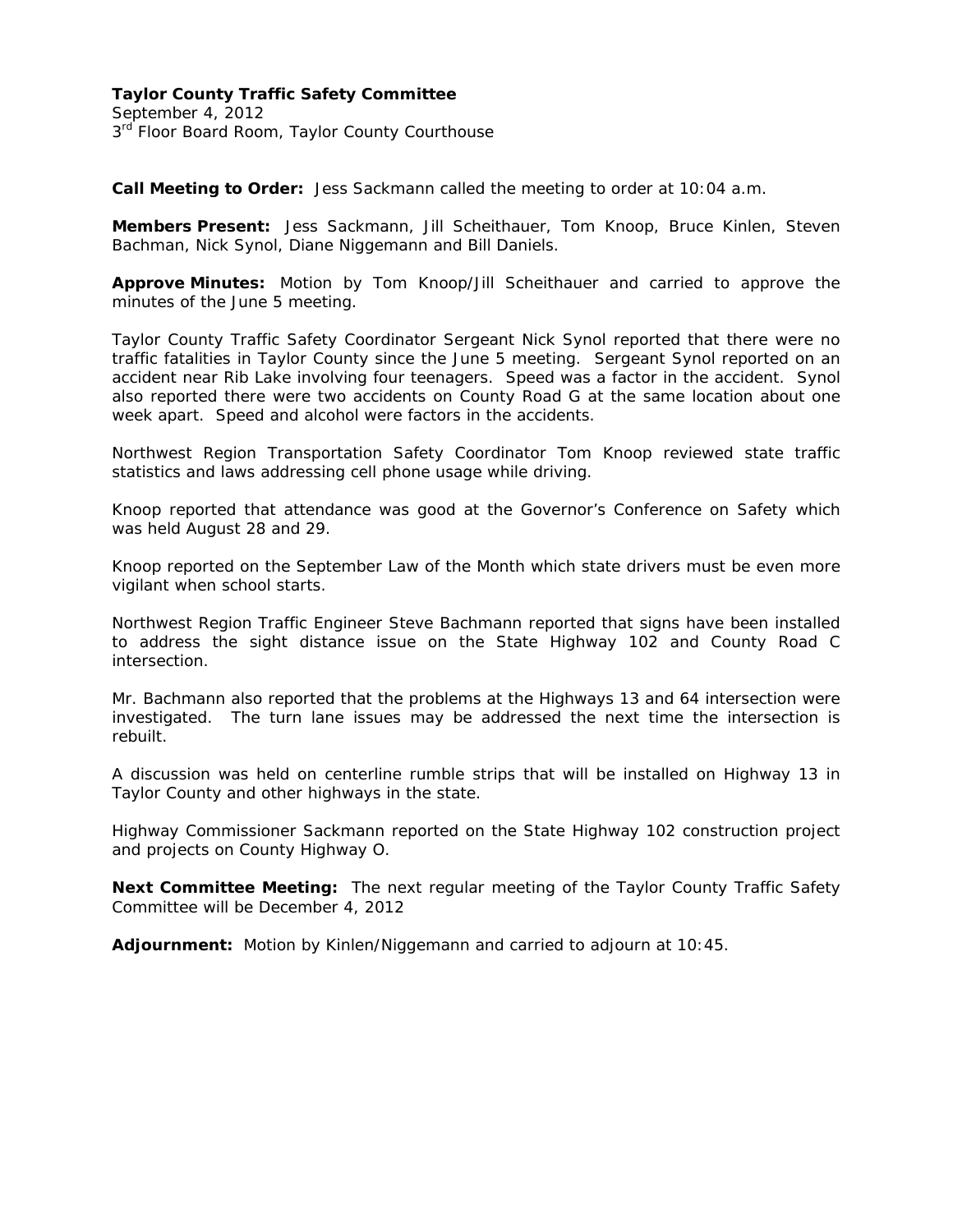June 5, 2012 3<sup>rd</sup> Floor Board Room, Taylor County Courthouse

**Call Meeting to Order:** Gary Gretzinger called the meeting to order at 10:00 a.m.

**Members Present:** Gary Gretzinger, Jill Scheithauer, Tom Knoop, Bruce Kinlen, Steven Bachman, Greg Helgeson, Dorothy Falasky, Robert Lee and Ken Coyer.

**Approve Minutes:** Motion by Dorothy Falasky/Ken Coyer and carried to approve the minutes of the March 6 meeting.

Highway Department Operations Manager Gary Gretzinger reported on a local traffic fatality which occurred on May 22, 2012.

Northwest Region Transportation Safety Coordinator Tom Knoop reviewed state traffic statistics, bills that are being enacted into laws and the ignition interlock for drunk driving offenders. He also reported on the Governor's Conference which is scheduled for August 28 and 29.

Northwest Region Traffic Engineer Steve Bachmann reported that a sight distance check was performed on the State Highway 102 and County Road C intersection. The results are not yet available.

Mr. Bachmann also reported that there will be traffic control lights installed on State Highway 102 during the planned bridge replacement. There will also be centerline rumble strips installed on State Highway 13 from Stetson Avenue south to the county line.

State Trooper Kinlen suggested installing centerline rumble strips on all of State Highway 13 to the north county line when the road is repaved.

Medford City Chief of Police Coyer reported that he has applied for funding for "Safe Routes to School" for three locations. A discussion was held on the safety issue caused by the lack of a sidewalk by the BP Station.

**Next Committee Meeting:** The next regular meeting of the Taylor County Traffic Safety Committee will be September 4, 2012

**Adjournment:** Motion by Coyer/Knoop and carried to adjourn at 10:40.